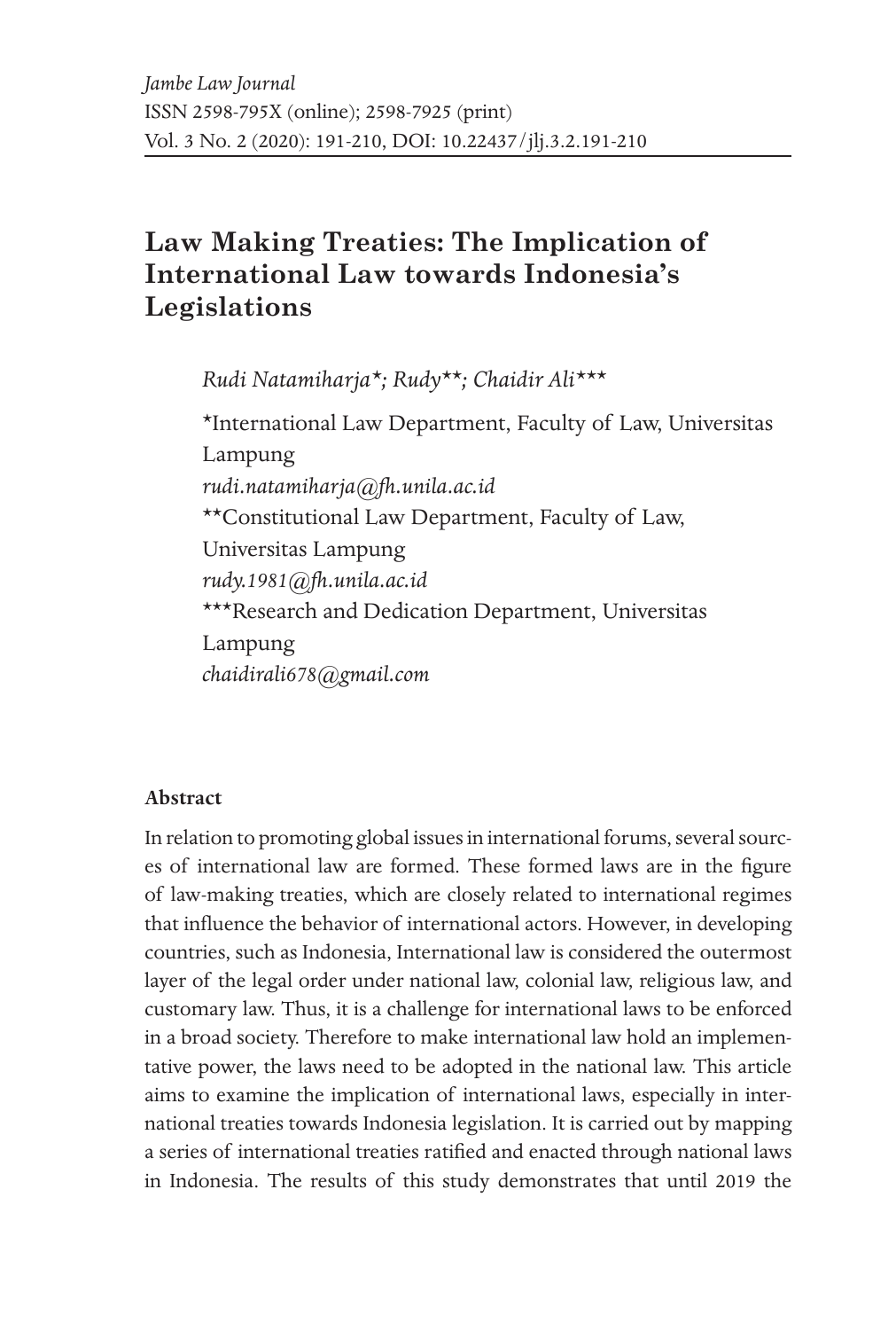Indonesian Government has bound itself in 302 agreements. From the 302 treaties, only 61 international treaties were Law-Making Treaty, and only UNCLOS 1982 has implicated by the Indonesian Government through Law No. 32 of 2014 concerning Maritime Law.

**Keywords**: International treaties; Legislation; Law Making Treaty.

# **A. Introduction**

The international law source as the object of this research is an international treaties from the law making treaty. Although in the context of the definition are still in doubts regarding whether the agreement can produce law as said by Catherine Brolmann.<sup>1</sup> However, in her defense of the law-making terminology, Catherine Brolmann argues refers to the content of international treaties are more regulating character rather than seen as mere contractual legal acts.<sup>2</sup>

International law which sources by law making treaty has an impact in the establishment of a new legislation order as a response to the law making treaty itself. As stated by David Haljan described that law making treaty plays a role in:

"They intend to establish directly specific legal rights in national legal systems for private actors. Other types of treaty, addressing state actors explicitly and solely, may nevertheless aim to adjust government policy or conduct and require amending current rights by legislation."3

The law making treaty is intended to establish certain legal rights for private (non-state) or state actors, and even to harmonize government policies through the formation of new legislation. Law making treaty as a source of international law has a fundamental impact on the legislation development.

Indeed, the national legislation program is currently the method of developing Indonesian legislation. It puts the ratification of international treaties as one objects included in the open cumulative

<sup>1</sup> Catherine Brolmann, "Law Making Treaties: Form and Function in International Law", *Nordic Journal of International Law*, vol 74, 2005, p. 383-404.

<sup>2</sup> *Ibid.*

<sup>3</sup> David Haljan, *Separating Powers: International Law Before National Courts*, The Hague: TMC ASSER PRESS, 2013, p. 30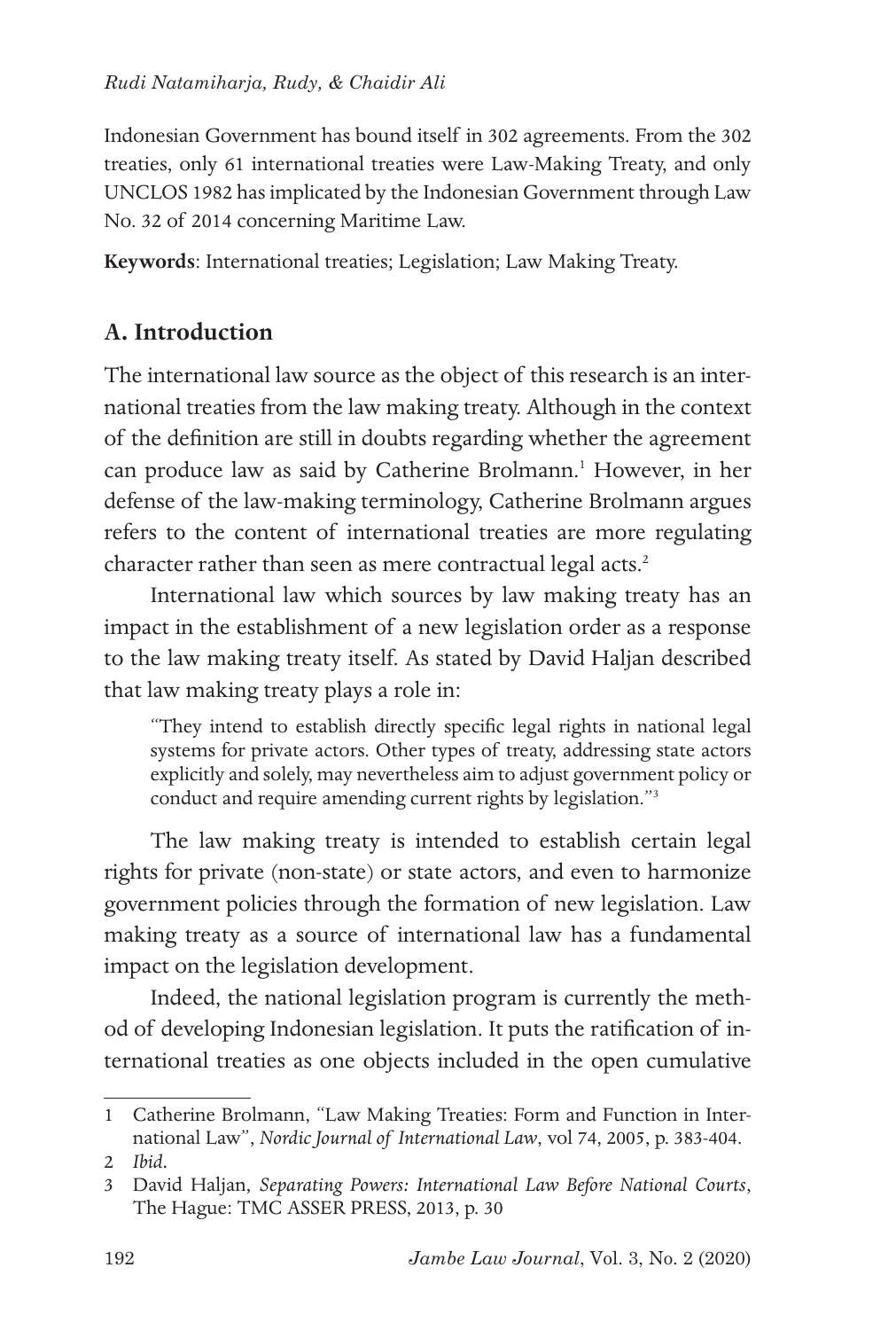list.4 It shows that Indonesia's involvement in international law is a responsive manner by not taking time to wait for the involvement in an international treaties.

However, studies related to the development of legislation do not always take a side with international law. As one example, in a recent study related to the real legal certainty in developing countries conducted, Michiel Otto demonstrated that the placement of international law as a legal entity in the fifth layer / outermost layer of the legal order that has legal certainty for people or citizens in development countries.

In his research, Jean Michiel Otto stated in the general, law in development countries was historically formed by four layers.<sup>5</sup> The innermost layer consists of customary law recognized (as law by the local society), the above are the layers of religious rules, then the colonial state legal rules and the next layer is the modern national law which continues to develop, and the outer layer is international law.<sup>6</sup> In order to make it easier to understand Jean Michiel Otto's opinion, it can be illustrated through the figure of legal certainty in development countries as follows:



<sup>4</sup> Article 23 of Law Number 12 on 2011 concerning the Formation of Legislation.

<sup>5</sup> Jean Michiel Otto, *Kepastian Hukum yang Nyata di Negara Berkembang, dalam Kajian Sosio Legal,* ed. Adriaan W. Bedner et. al. Denpasar: Pustaka Larasan, p. 119.

<sup>6</sup> *Ibid.*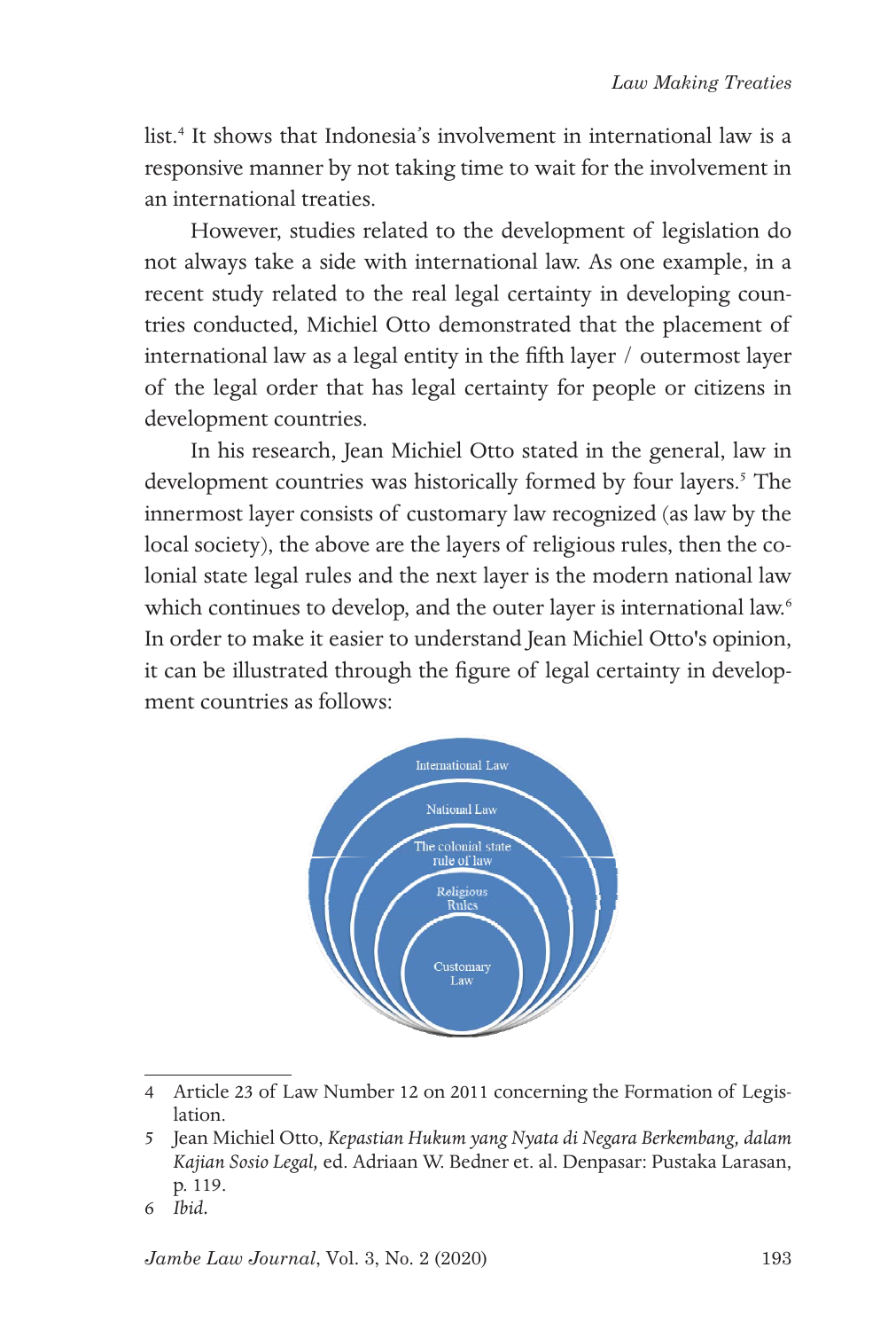#### *Rudi Natamiharja, Rudy, & Chaidir Ali*

It is learnt from the figure abov that in order to make the international law have an implementative power in developing countries, it needs to be adopted in national laws. With respect to it, this article aims to examine the implication of international laws especially in the form of international treaties towards Indonesia legislation. It is carried out by mapping series of international treaties ratified and enacted through national laws in Indonesia.

Indonesia as an independent country has made the spirit of internationalism in one of its goals. It has been clear from the flashback when the Investigating Committee for Preparatory Efforts of Indonesian Independence (BPUPKI) wished to formulate the basis of an independent Indonesia where Soekarno proposed internationalism or humanity as one of the foundations in the Indonesian state. Referring to the Pancasila's formulation as the ideology agreed upon in the 1945 Constitution Preamble of the Republic Indonesia, the notion of internationalism was not written in the Pancasila text. Even so, the spirit of internationalism still echoes in the Indonesia goals.

The spirit of internationalism as one of the independent Republic of Indonesia goals is evidence by the formulation in the fourth paragraph of the 1945 Indonesian Constitution which reads "... and participate in implementing world order based on independence, eternal peace and social justice ...". It is evidence that the Republic of Indonesia views the spirit of internationalism in the form of independence, eternal peace and social justice. In addition, this is one of the goals in the establishment of an independent Republic of Indonesia.

Concrete steps are needed in order to put the Indonesia goals into reality. One of them is Indonesia's involvement in the international law development. Indonesia's participation in international relations is based on lawmaking treaty in international treaties. United Nations Conventions on the Law of the Sea (UNCLOS), International Convention on Civil and Politic Rights (ICCPR) and the Convention on the Elimination All Form of Discrimination against Women (CE-DAW) are among the forms of international laws where Indonesia was involved.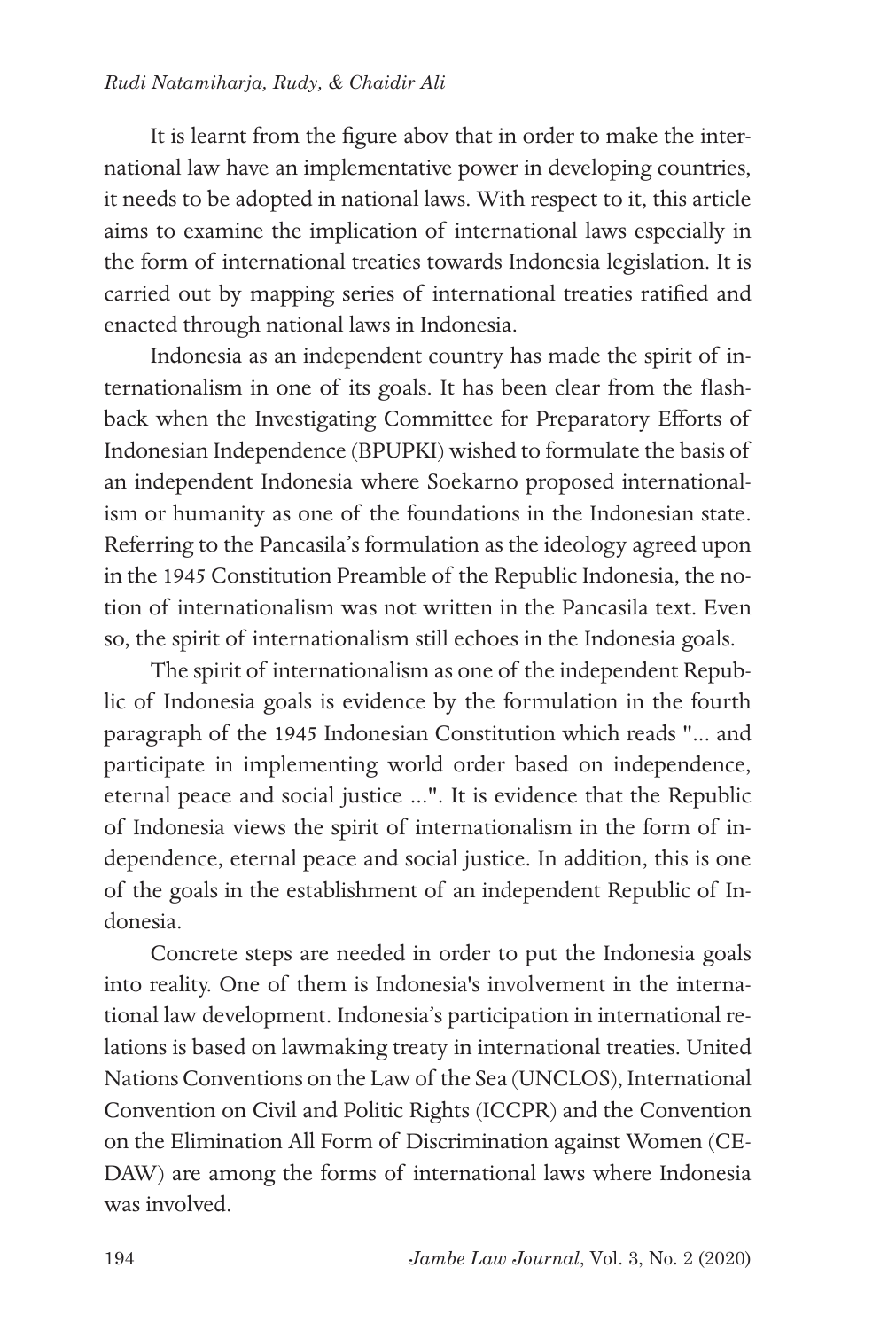Furthermore, the spirit of internationalism is addressed in the Preamble of the 1945 Constitution of the Republic of Indonesia which requires Indonesia participate in implementing world order based on independence, eternal peace and social justice. Indeed, the international law followed by Indonesia would certainly not make such a supra-national order which results in Indonesian national law to being under or lower than the international instrument. Therefore, the development of Indonesian legislation, in one side, and the implication of international laws towards Indonesia legislations, in another, are something to be answered. The implication from the mapping carried out in this paper concerns with the Indonesia's ability to enforce international law through other legal instruments.

This article applies a socio legal approach in its descriptive qualitative methods through literatures. In addition to literature studies, Meuwissen's theoretical approach is also used relying on his argument that the formation of legislation distinguishes two central moments in the formation of law, namely political-ideal moments and technical moments. Political-ideal moments is relate to the desired legislation content, namely relating to articulating or cultivating political objectives, while technical moments are related to the technical legal drafting process.<sup>7</sup> These two moments create complexity in the legislation. The complexity of developing legislation is in line with D'Anjou argument, in Satjipto Rahardjo,<sup>8</sup> that the development of legislation is a complex process. This complexity<sup>9</sup> becomes an important spotlight in the context to follow-up a legislation and to simplify the viability.

This article concerns with problems of legislation in Indonesia with respect to the International law which reflects in to two questions; to what extent has the mapping of international treaties with

<sup>7</sup> B Arief Sidharta, *Meuwissen Tentang Pengembangan Hukum, Ilmu Hukum, Teori Hukum dan Filsafat Hukum*, Bandung: Refika Aditama, 2007, p. 10.

<sup>8</sup> Satjipto Rahardjo, "Merumuskan Peraturan Hukum", Papers in PDIH Undip Student Reading Materials*,* Semarang: PDIH, 5 January 2007.

<sup>9</sup> Robert B. Seidmann et.all., *Legislative Drafting for Democratic Social Change: A Manual for Drafters, First Published,* London: The Hague Boston, Kluwer Law International Ltd., 2001, p. 15.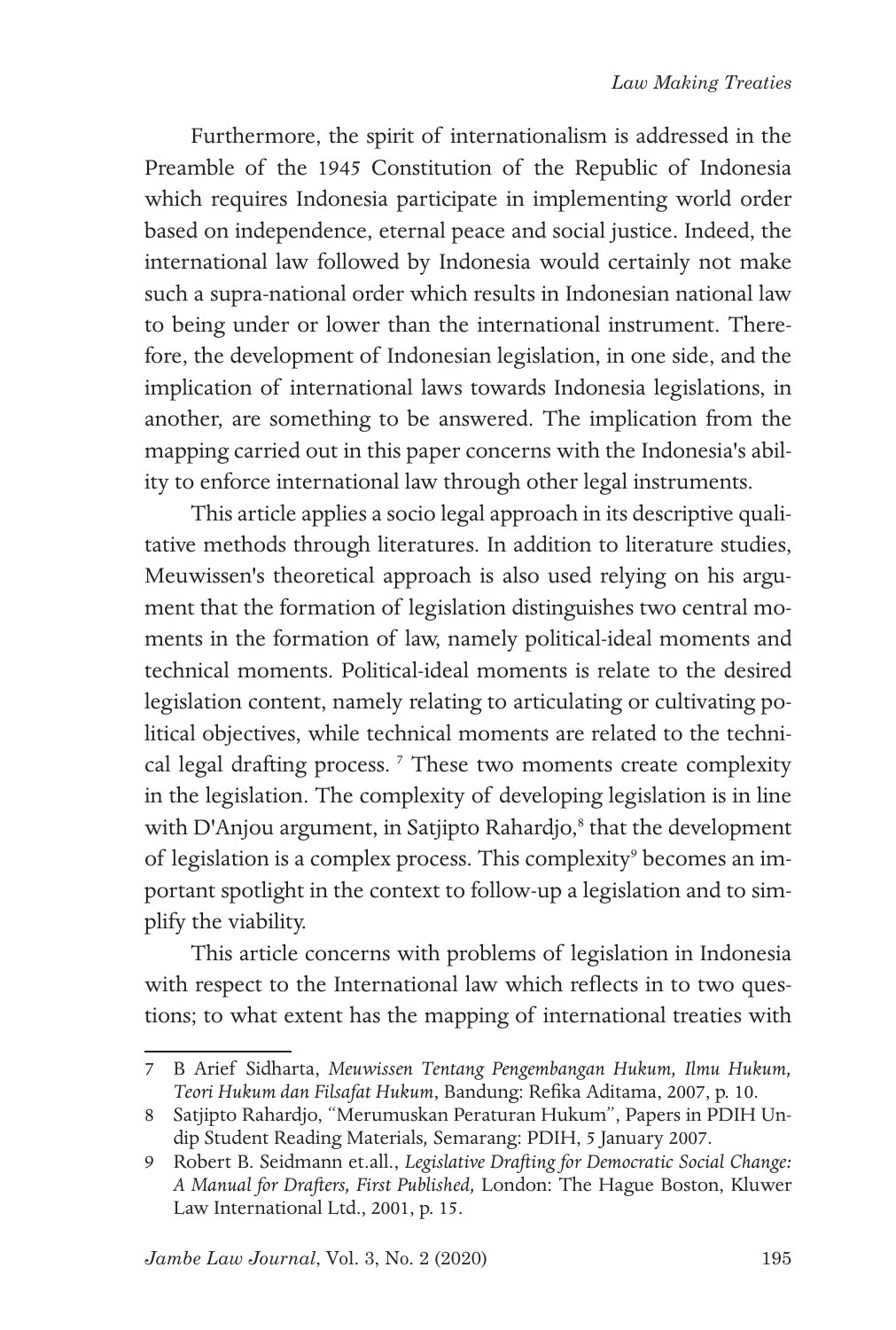law making treaty character been implemented by Indonesia? And how is the legislation classified as the result of the international law ratification?

### **B. Result and Discussion**

### *1. The Characteristics of International Treaties*

According to the Vienna Convention on the Law of Treaties 1969 in Article 2 paragraph (1) sub a, what is meant of the treaties is an international agreement made between countries in written form and governed by international law, whether embodied in a single instrument or in two or more related instruments and any special designation.<sup>10</sup> Meanwhile, according to Law Number 24 of 2000 concerning International Treaties, the international treaties is defined as an agreement, in a specific form and name, which is in written and regulated in international law, and raises the rights and obligations in the field of public law.<sup>11</sup>

International treaties are one of the sources of international law as confirmed in Article 38 paragraph (1) of the International Court of Justice Statute. The Statute mentioned international treaties as one of the main sources of international law which has an important and very rapid role in its development

In Indonesia, it is known by one term for various types of international treaties, whereas each treaty term has its own characteristics. Some terms commonly used are treaty, convention, declaration, charter, protocol, pact, agreement, statute, covenant,<sup>12</sup> and others. According to Myers, there are approximately thirty-nine names used for international treaties, among them are treaty, pact, constitution, charter, convention, agreement, exchange of notes, memoranda of agt., Protocol, act / final / general , declaration, notes verbales, ar-

<sup>10</sup> Vienna Convention on the Law of Treaties 1969.

<sup>11</sup> Law Number 24 Year 2000 Concerning International Treaties.

<sup>12</sup> B. Maryati, "Aspek–Aspek Hukum Perjanjian Internasional Dan Kaitannya Dengan MoU Helsinki", *Jurnal Humaniora: Jurnal Ilmu Sosial, Ekonomi dan Hukum*, Vol. 1 Num. 1, 2017: 30-39.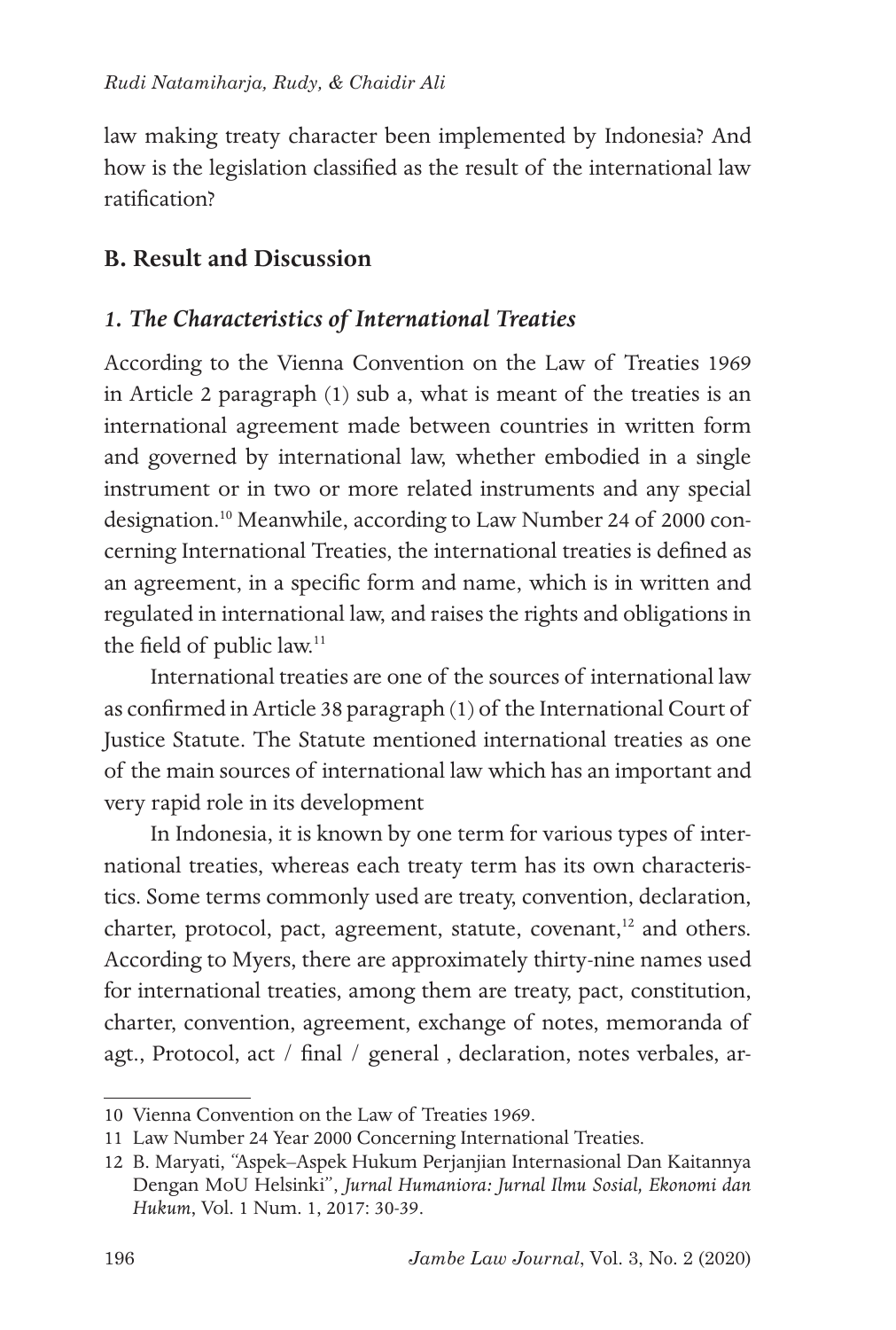rangement, accord, additional articles, aide-memoire, code, communique, compact, contract, instrument, lease, mandates, measaures, minute/agreed, modification, modus vivendi, optional clause, plan, process-verbal, provisions, recommendation, resolution, regulations, rules, scheme, statutes, understandings, and undertakings.<sup>13</sup>

The difference in naming of international treaties shall not diminish the rights and obligations contained in the treaties. They only state that the substance of the treaties has a different hierarchy cooperation type or to state the link between the other previous international treaties.<sup>14</sup>

Regarding the types of international treaties which are widely used by many countries today, the followings are the types one may refer to: $15$ 

1. Treaties

The treaties includes the notion of an international treaty in generally but it is specifically defined as a very formal and essential international agreement and generally used for multilateral agreements. However, in the application has no similirity and apply in the bilateral agreements.

2. Convention

Conventions are also generally defined as all forms of international treaties, so their meaning can be interpreted the same as the meaning of treaty. Conventions are used in multilateral international treaties, which involve many parties.

3. Agreement

Agreement is a form of treaties that has a position under the treaty and convention. Generally used for bilateral international

<sup>13</sup> DP Myers, "The Names and Scope of Treaties", *American Journal of International Law,* Vol. 51 Num. 3, 1957: 574-605.

<sup>14</sup> H. Hilda, "Kedudukan dan Daya Mengikat Konvensi Denhaag 1954 Tentang Perlindungan Obyek Budaya Dalam Sengketa Bersenjata Terhadap Pihak-Pihak Yang Bersengketa (Amerika Serikat-Irak) Menurut Konvensi Wina 1969 Tentang Perjanjian Internasional", *Jurnal Cita Hukum*, Vol. 1 Num. 1, 2013.

<sup>15</sup> Departemen Luar Negeri, "Pelatihan Pembuatan Kontrak Internasional", *Surabaya. (Makalah),* 2002.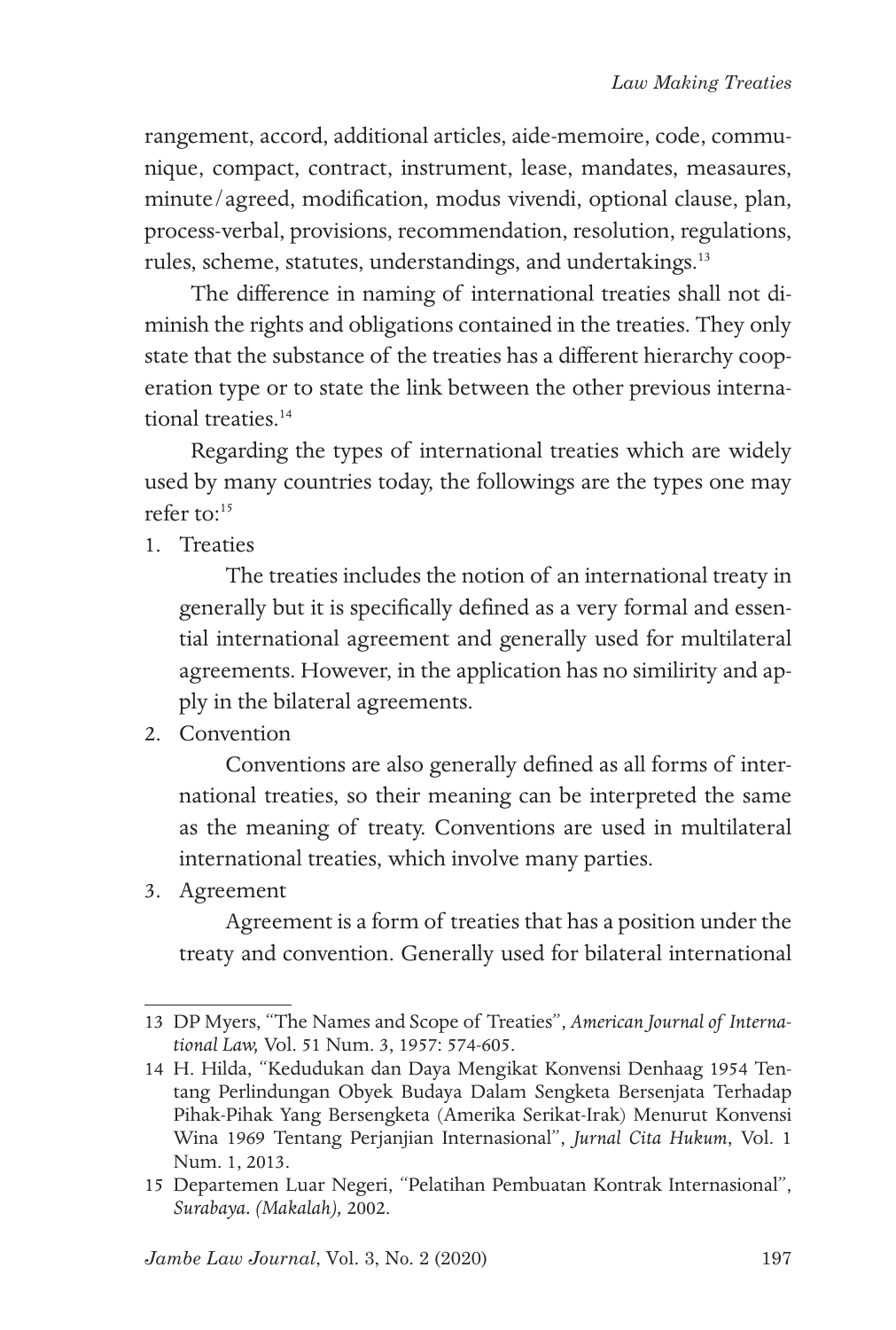agreements which regulate in the basics of a global cooperation. However, it can be used in a limited way in multilateral agreements.

4. Charter

Naming international treaties with a charter is usually contains in the international organization constitution. The examples are include in the Charter of the United Nations as a charter from the United Nations or African Unity Organization which the charter named is the Charter of the African Unity, and Charter of the American States, 1948.

5. Protocol

Unlike treaties and conventions, protocols are unformal international agreement. Generally protocols are used to add the clauses of the convention. Starke is further explains the use of the term protocol in several categories, namely:

- a. Protocol as an additional instrument of a convention was made by the negotiating party, which has the same degree as the convention itself. The protocol is known as protocol of signature which contains the interpretations or clauses of the convention or as additional provisions of a lower degree, or as formal clauses that are not included in the convention.
- b. Protocol is an auxiliary instrument to a convention that has an independent status and entry into force and subject to the ratification of the convention itself. Generally, it was not made in the same time as the formulation of the convention text.
- c. Protocol as an agreement which has the same characteristic and position as a convention.
- d. Protocol as a mutual of understanding record between the parties regarding certain matters which is better known as "verbal process".
- 6. Declaration

Declaration is also defined as an agreement which contain a general resolutions. The parties of the declaration is commit to carry out these policies in the future. The Declaration has little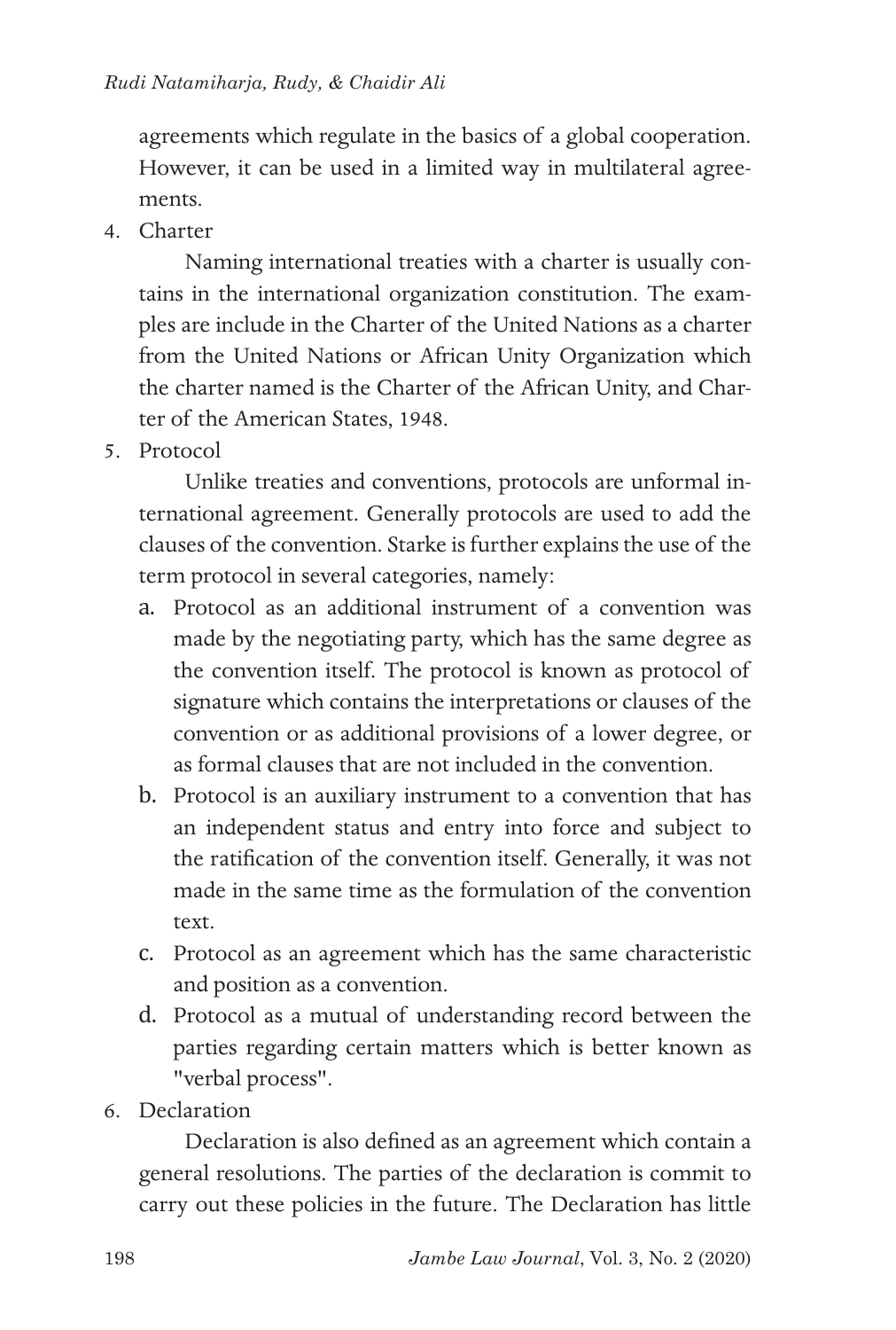and concise content, and set aside a formal provisions such as the need for a "Power of Attorney", or qualification requirements.

7. Memorandum of Understanding (MoU)

The term of MoU is refers to the unformal agreement with a strong technical element. However, in its further development, the MoU is also often used in formal international agreements.

In practice, the treaties made in a way signing of MoU is preferable because it is considered as a simple agreement, and can be made as an umbrella for an agreement or as an implementiation of agreement which regulate technical matters. Due to its simplicity, the MoU is generally not ratified.

International treaties becomes a primary source of international law since it outlines rights and obligations of the state parties. Essentially, the international treaty consist of general clauses to meet the legal needs of the parties at that time. Therefore, the choice of wheter or not to become a party to a treaty is entirely up to the state party. Thus, if the state party chose to adopt the international treaties, the national government will take further implication effect by ratifiying the treaty to its national law.

# *2. The Concept of Law Making Treaty*

According to Mochtar Kusumaatmadja, international agreements as a source of international law are classified into two groups, namely:<sup>16</sup>

- 1. bilateral agreements and multilateral agreements.
- 2. agreements in treaty-contracts and law-making treaty.

*Treaty-contracts* is an agreement that comprises such agreements as in civil law, namely a contract or agreement that only creates the rights and obligations for the parties who involve to the agreement. It was once carried out by Indonesia in its agreement with the Slovak Republic regarding the exchange of information and cooperation in nuclear safety (Agreement between the Nuclear energy Regulatory Agency of the Republic of Indonesia and the Nuclear Regulatory

<sup>16</sup> U. Usmawadi, "Status Indonesia dalam Space Treaty 1967", *Jurnal Hukum & Pembangunan* Vol. 16 Num. 6, 2017: 630-637.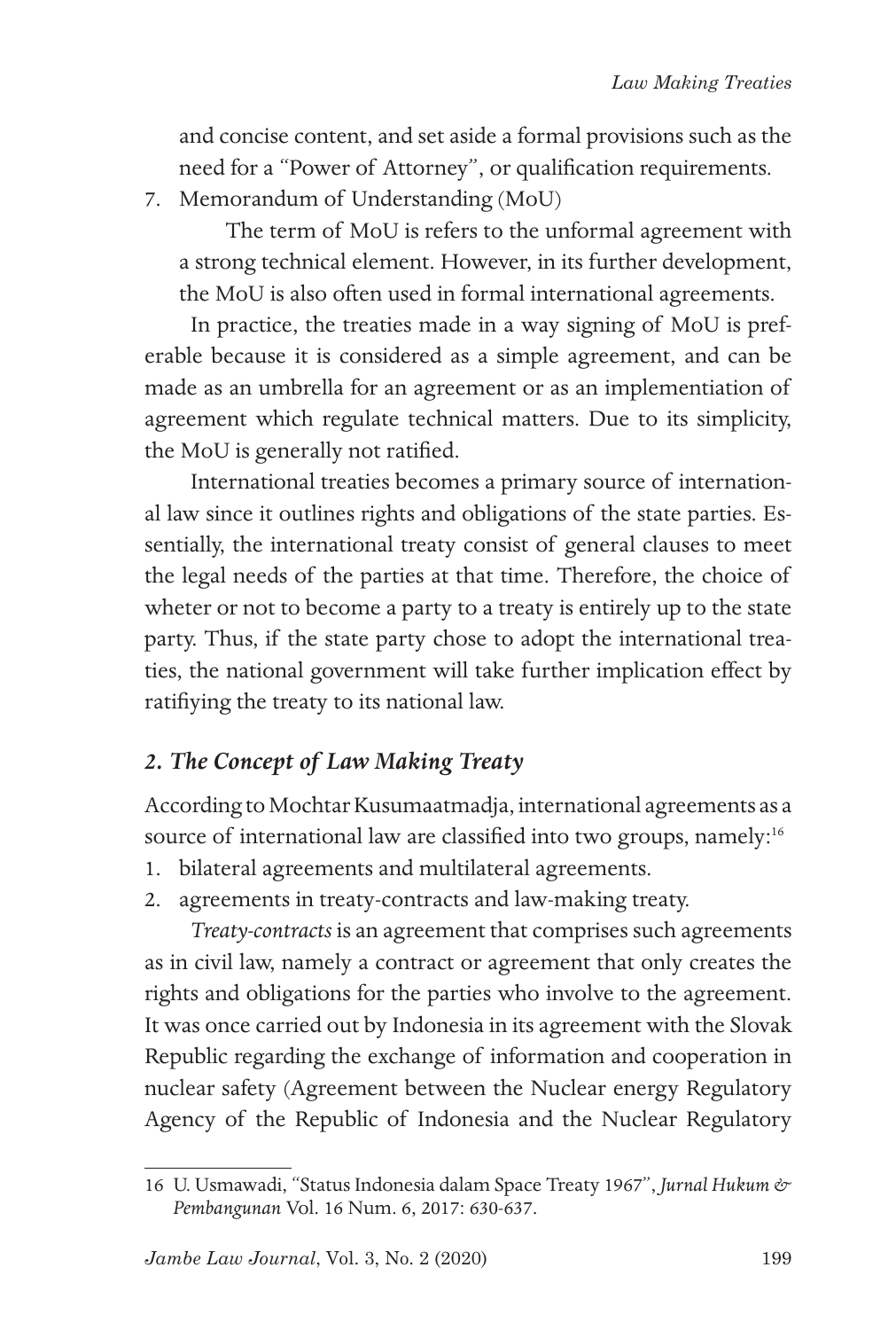Authority of the Slovak Republic for the Exchange of Technical Information and Cooperation in Nuclear Safety, Jakarta, 11th October 2011).<sup>17</sup> Another agreements had also been made between Indonesia and the People's Republic of China regarding dual citizenship in 1955-1969.

Meanwhile, the concept of Law-Making Treaties itself is viewed as an output of law in the agreement product. It is different from legal products in general. For example, laws which require an academic draft in the process before it becomes law. Law-Making Treaties are made from multilateral agreements. It is policy that regulates the characteristic Indonesian law.

Another characteristic of Law-Making Treaties is that the agreement may involve many countries as participants. Although not all articles have benefit for every participant, Law-Making Treaties is considered the fairest decision and one of the rule-making tool in international relations.

Because of their character as 'treaties', the articles in the Law-Making Treaties agreement are transformed into positive legal provisions with tend to must fulfilled obligations, in contrast to coercive laws.

The concept of Law-Making Treaties is closely related to the 'international regime'. The international regime is an international organization that influences the behavior of states and other international actors. So the Law-Making Treaties is the result of it. For example, the law of the sea. UNCLOS 1982 is an international agreement in the form of Law-Making Treaties and followed by many countries in the world, so it is multilateral treaty.

Nevertheless, international law is a unique law with its own characteristics, scope, and the way of making society in a legal order. Law-Making Treaties is an ideal way of creating provisions in the international community. In international relations, the subject of a Law-Making Treaties is a state, so there is no need to doubt the validity of a Law-Making Treaties.

<sup>17</sup> Accessed from https://kemlu.go.id/b-02/id/pages/hubung\_bilateral\_indonesia\_dan\_slovakia/1283/etc-menu on April 13, 2020 at 19.00 WIB.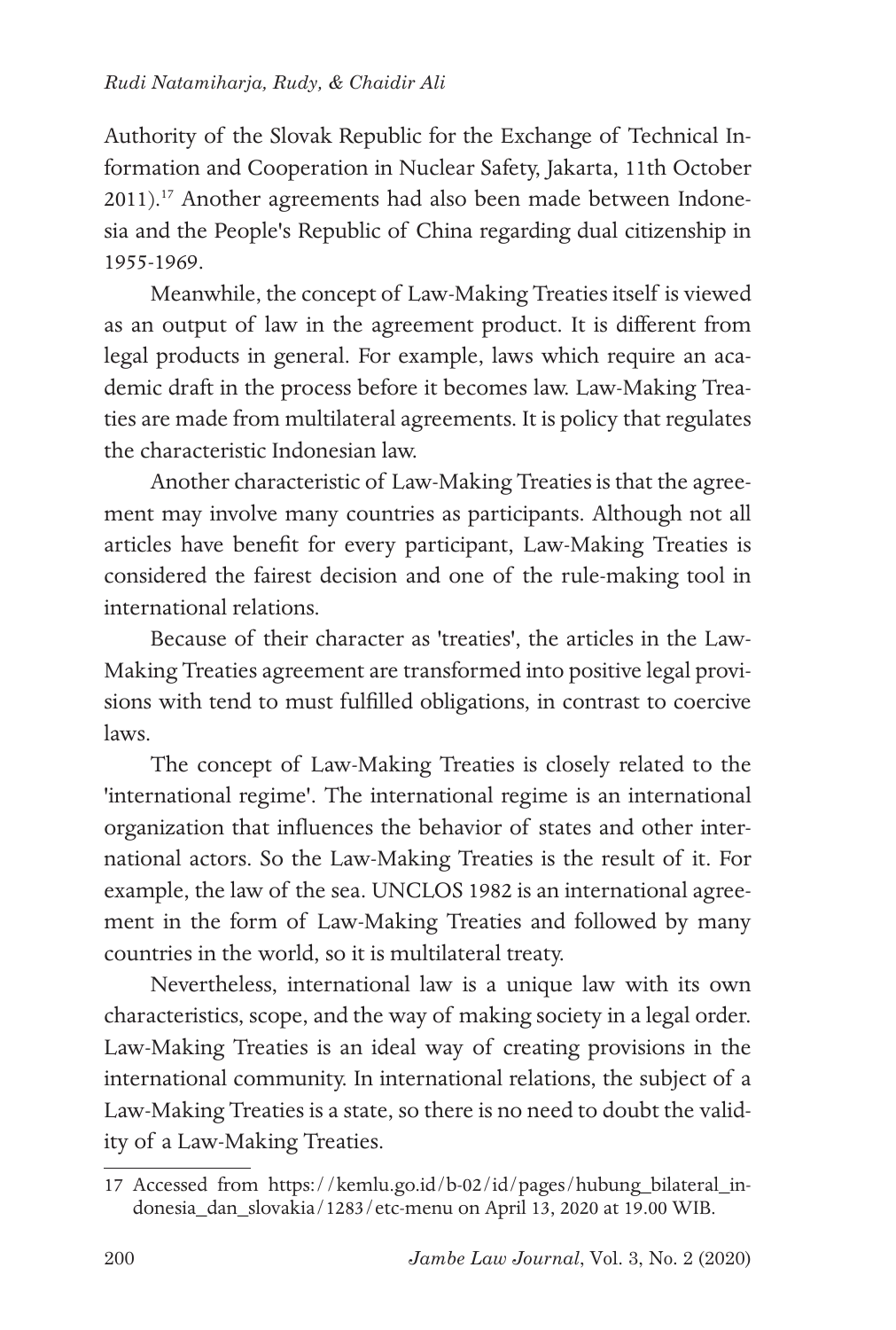The most fundamental difference between treaty-contracts and Law-Making Treaties is the involvement of third parties who do not participate in negotiations. In a treaty, a third party cannot participate in the agreement without the consent of the contract maker. Whilest, in the Law-Making Treaties, because the regulation has a broad and general problem regarding all members of the international community, a third party or other party can be bound by the agreement even though they do not participate in the negotiations.

# *3. Transformation of Law-Making Treaty into National Law*

The transformation of international treaties categorized as Law-Making Treaty into national law may result in pros and cons. There are ones who think that it is necessary to transform international treaties into statutory regulations and there are others who hold opposite opinion that there is no need to do so.

As Mochtar Kusumaatmadja has suggested, Indonesia does not adhere to the theory of transformation, so that an international agreement will automatically be binding without transformations. This argument is based on the fact that Indonesia is more inclined with the Continental European system. It is considered directly binding to the obligation for implementation and obedience with all agreements and the provisions of the conventions that have been ratified without any legislation process anymore. However, it is necessary to enact a national law if a change in the national law is needed which directly concerns the rights of citizens as individuals.

The fundamental reason for the transformation is that the international treaties are categorized as law-making which is aimed at changing the provisions that are applicable in a country. The obligation to carry out the transformation in international agreements is categorized as law making, often mandated in written. For example, Article XVI paragraph (4) of the WTO Agreement states:

"Each Member shall ensure the conformity of its laws, regulations and administrative procedures with its obligations as provided in the annexed agreements".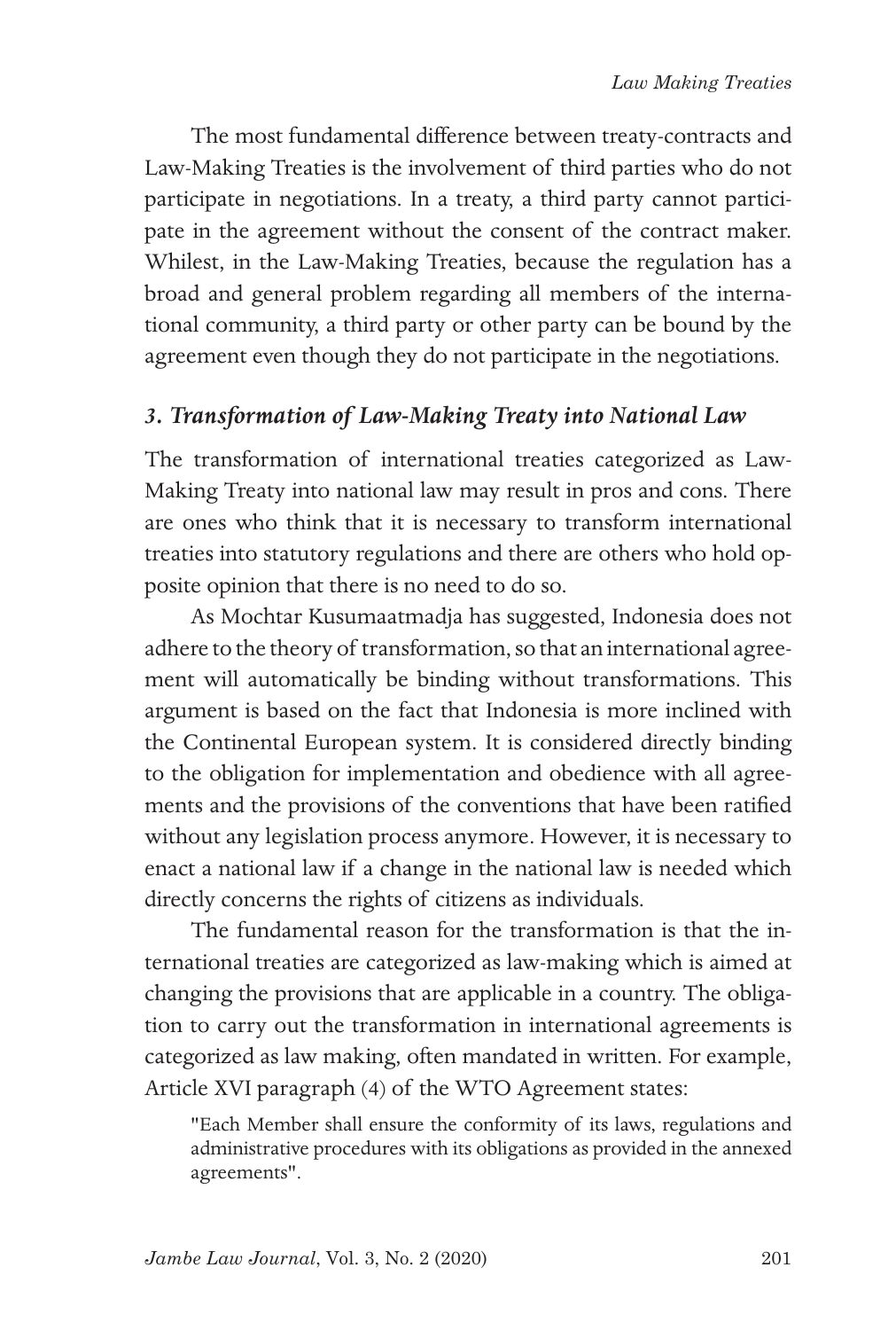#### *Rudi Natamiharja, Rudy, & Chaidir Ali*

Likewise, Article 4 paragraph (1) of the Convention against Torture and Other Cruel, Inhuman or Degrading Treatment or Punishment, states that, "Each State Party shall ensure that all acts of torture are offenses under its criminal law".<sup>18</sup>

The reason of the ratification of a provision cannot be used as the basis for the entry into force of an international agreement in a legal process at the national level. Ratification is a form of binding an agreement. Therefore it becomes the basis for the obligation to transform the contents of the international agreement into national law. However, there are still different opinions regarding the implementation issues whether it requires implementing regulations or not.<sup>19</sup>

In ratifying the Law-Making Treaty, there are two obligations that must be carried out by the state, namely ensuring the harmony of international agreements with the constitution. In this case, Indonesia shall ensure conformity with the 1945 Constitution and transform international agreements into national law. This harmony is intended by the 1945 Constitution as a basis, because it is the highest norm in the hierarchy of Indonesian legislation. In addition, it also shall ensure the common perception of the government and people and avoid veiled intervention by other countries over the country's sovereignty, considering that international agreements are often used as political instruments by one country against another.<sup>20</sup>

### *4. Indonesia's Participation in Various International Agreements*

Since its independence on 17 August 1945, Indonesia has followed various international agreements, both bilateral and multilateral. Of the 302 (three hundred and two) international agreements that have been ratified by Indonesia from 1947 to 2019, there are at least 61 international agreements, which are Law-Making Treaty in nature.

<sup>18</sup> H. Juwana, "Kewajiban Negara dalam Proses Ratifikasi Perjanjian Internasional: Memastikan Keselarasan dengan Konstitusi dan Mentransformasikan ke Hukum Nasional", *Undang: Jurnal Hukum,* Vol. 2 No. 1, 2019, p. 1-32.

<sup>19</sup> https://www.hukumonline.com/klinik/detail/ulasan/lt4c69b1cbd0492/ status-hukum-uu-rasiikasi/ Accessed on April 13, 2020 at 19.00 WIB.

<sup>20</sup> *Ibid.*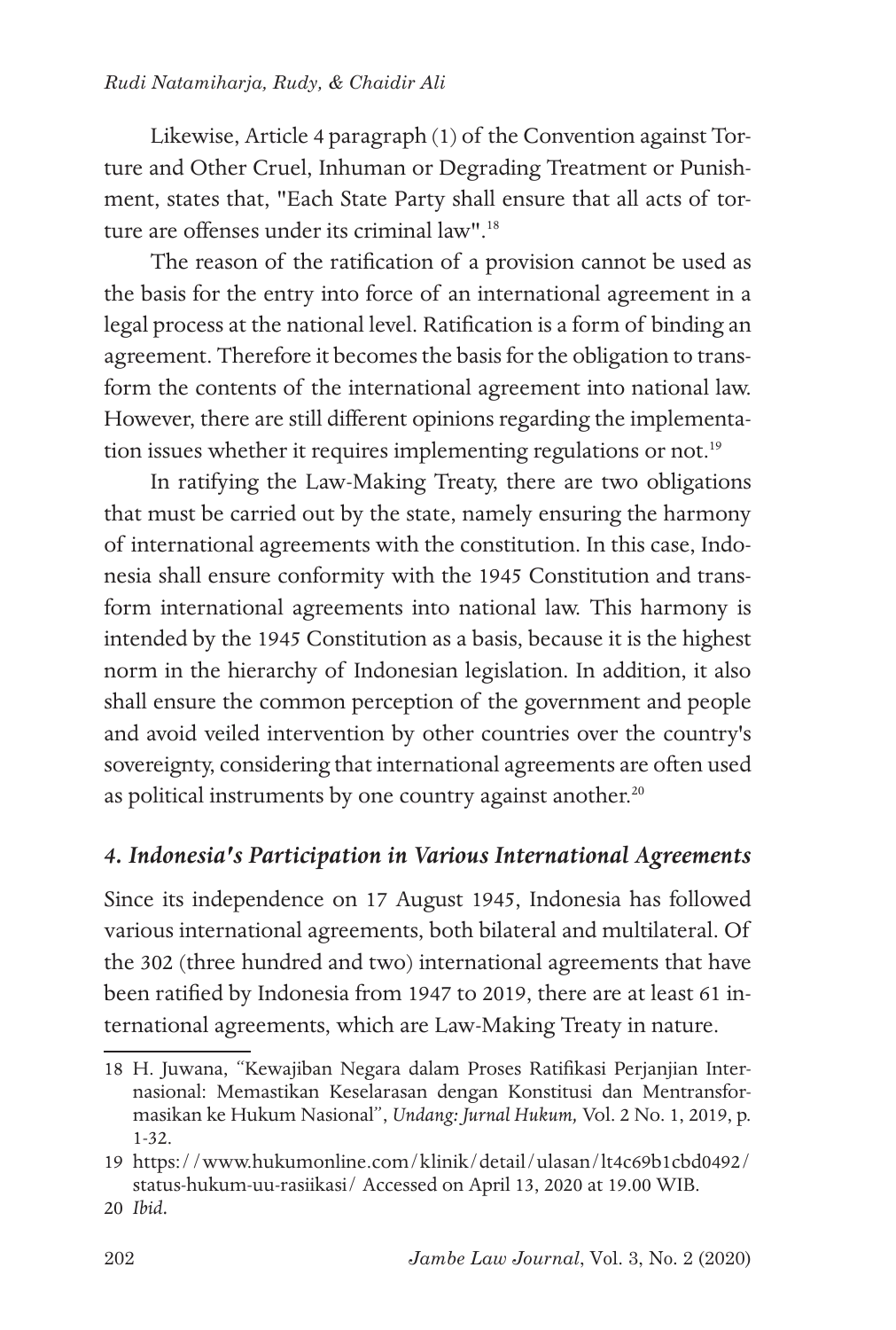It is learnt from the elaboration above, Law-Making Treaty is different from Treaty-contracts. Law-Making Treaties is required through the affirmation of legal products as the output of this agreement. It does not need to be based on a special study in the form of an academic text. Rather, the Law-Making Treaties are made from multilateral agreements. It is a policy that regulates the nature of the law in Indonesia.

In addition, Law-Making Treaties involves many countries as participants in it. Although not all articles benefit every participant, Law-Making Treaties is considered the fairest decision and one of the rule-making tools in international relations. The articles in the Law-Making Treaties agreement are transformed into positive legal provisions, tend to be "obligations" that must be comply with, instead of compelling laws.

The most fundamental difference between treaty-contracts and Law-Making Treaties is the involvement of third parties who do not participate in negotiations. In a treaty, a third party cannot participate in the agreement without the consent of the contract maker. Whereas in Law-Making Treaties, because what is regulated is a general problem regarding all members of the international community, third parties or other parties can participate in the agreement even though they do not participate in the negotiations.

In the following table, the author presented the 61 international treaties that have been ratified by Indonesia which are Law-Making Treaty:

| N <sub>0</sub> | <b>Treaty</b>                                                                                                                                   | Year    | Indonesia<br>Legislation | Concen-<br>tration  |
|----------------|-------------------------------------------------------------------------------------------------------------------------------------------------|---------|--------------------------|---------------------|
| 1.             | Membership of Indonesia to the Interna-<br>tional Monetary Fund (IMF) and Inter-<br>national Bank for Reconstruction and<br>Development, (IBRD) | 1966 NA |                          | Economic            |
| 2.             | Agreement Establishing the Southeast<br>Asian Fisheries Development Centre with<br>Protocol                                                     | 1967    | - NA                     | Natural<br>Resouces |
| 3.             | Approval of the Government of the<br>Republic of Indonesia to the Articles of<br>Agreement of the International Monetary<br>Fund is Updated     | 1968    | <b>NA</b>                | Economic            |

*Jambe Law Journal*, Vol. 3, No. 2 (2020)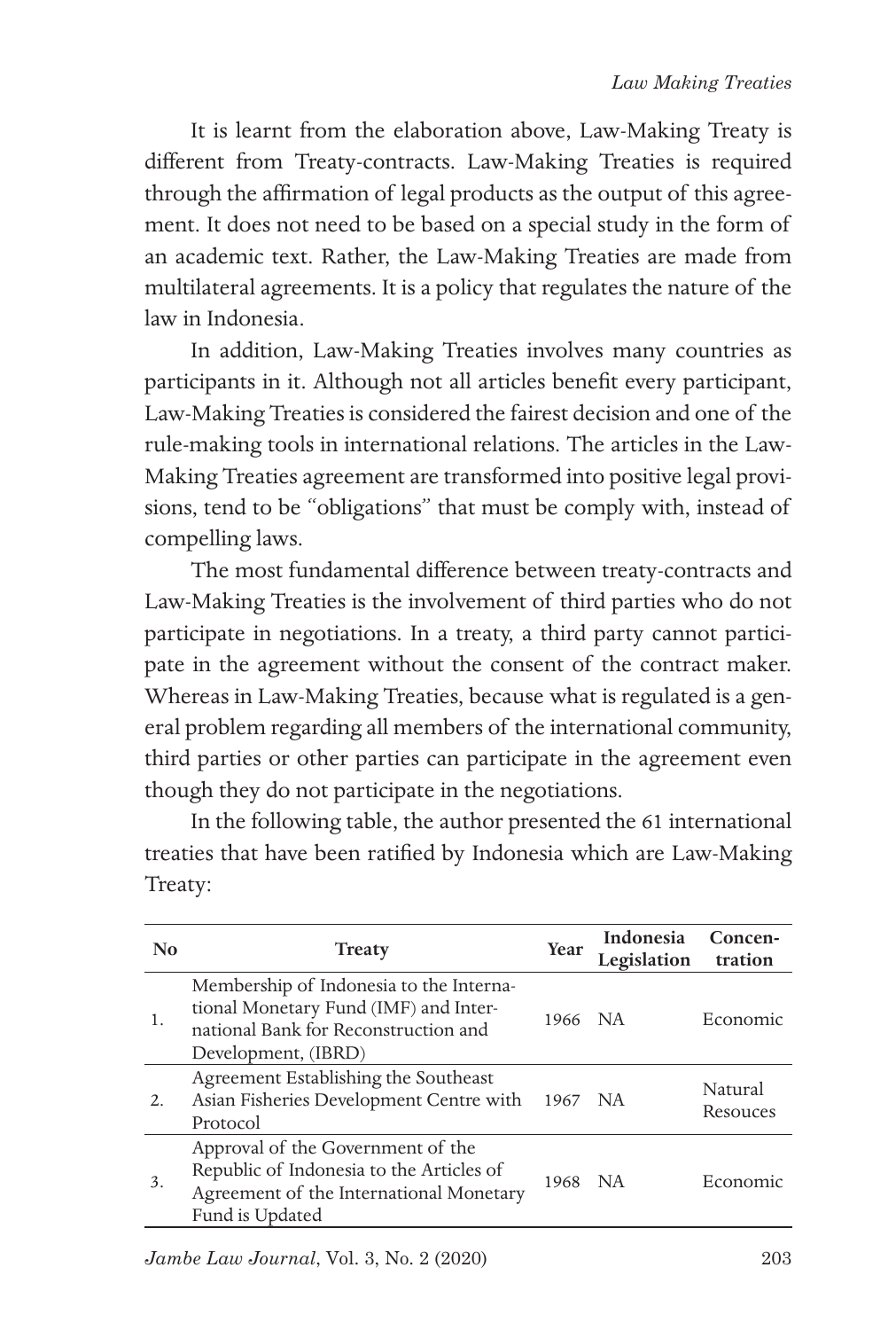| 4.  | Special Drawing Rights to the Internation-<br>al Monetary Fund                                                                                                    | 1969    | NA                          | Economic                    |
|-----|-------------------------------------------------------------------------------------------------------------------------------------------------------------------|---------|-----------------------------|-----------------------------|
| 5.  | Agreement for the Facilitation of Search<br>for Aircraps in Distress and Rescue of Sur-<br>vivors of Aircraft Accident                                            | 1972    | NA                          | Disaster<br>Manage-<br>ment |
| 6.  | Multilateral Agreement on Commercial<br>Rights on Non-Scheduled Air Services<br>among the Association of South East<br>Asian Nations                              | 1973 NA |                             | Politic                     |
| 7.  | Agreement on the Establishment of the<br><b>ASEAN Secretariat</b>                                                                                                 | 1976    | <b>NA</b>                   | Politic                     |
| 8.  | Treaty of Amity and Cooperation in South<br>East Asia (TAC)                                                                                                       | 1976    | NA                          | Politic                     |
| 9.  | Agreement on the ASEAN Food Security                                                                                                                              | 1980    | NA.                         | Disaster<br>Manage-<br>ment |
| 10. | Supplementary Agreement to the Basic<br>Agreement on ASEAN Industrial Projects,<br>ASEAN Urea Project (Indonesia)                                                 | 1981    | NA.                         | Economic                    |
| 11. | Reserve Basic Agreement on ASEAN<br>Industrial Projects                                                                                                           | 1981    | NA                          | Economic                    |
| 12. | ASEAN Agreement on the Conservation<br>of Nature and Natural Resources                                                                                            | 1985    | NA                          | Natural<br>Resouces         |
|     |                                                                                                                                                                   |         |                             |                             |
| 13. | United Nations Convention On The Law<br>Of The Sea                                                                                                                | 1985    | The Law<br>No. 32 /<br>2014 | Natural<br>Resouces         |
| 14. | Agreement on ASEAN Energy Coopera-<br>tion                                                                                                                        | 1987    | NA                          | Energy                      |
| 15. | Agreement on the Preferential Shortlisting<br>of ASEAN Contractors                                                                                                | 1988    | NA                          | Economic                    |
| 16. | Protocol for Implementing the Fourth<br>Package of Commitments in the Field of<br>Financial Services in the Approval of the<br><b>ASEAN Framework on Services</b> | 2008 NA |                             | Economic                    |
| 17. | Amendments to the Agreement regarding<br>the Establishment of an ASEAN Promo-<br>tion Center in the Field of Trade, Invest-<br>ment and Tourism                   | 2008 NA |                             | Economic                    |
| 18. | Charter of the Association of Southeast<br>Asian Nations                                                                                                          | 2008    | NA                          | Politics                    |
| 19. | Protocol for Implementing the Sixth Pack-<br>age Commitment in the Asean Framework 2008<br><b>Agreement</b> in Services                                           |         | NA.                         | Economic                    |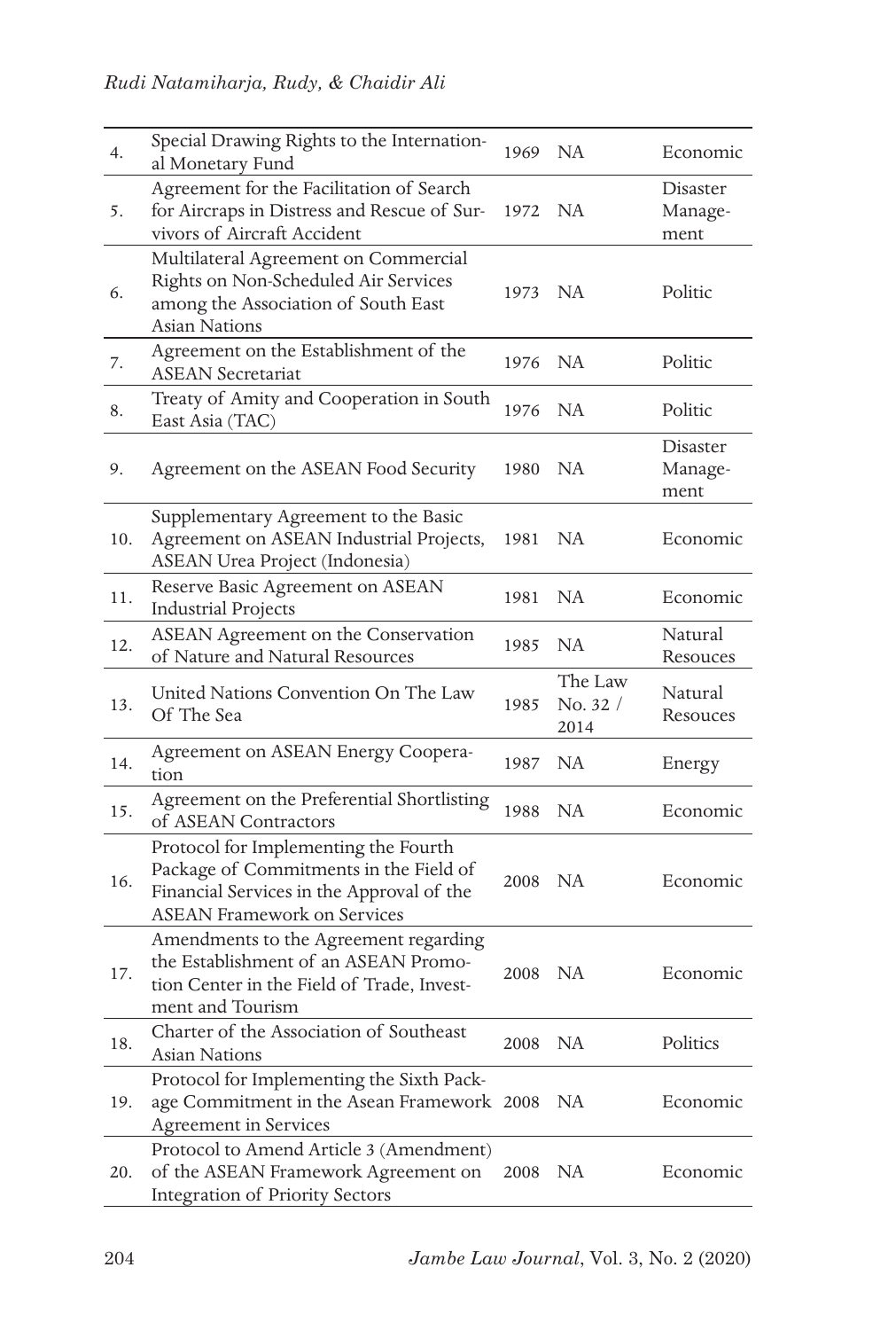| 21. | Protokol Integrasi Sektor-Sektor ASEAN<br>untuk Sektor Jasa Logistik                                                                                                                                                                            | 2008 NA |     | Economic |
|-----|-------------------------------------------------------------------------------------------------------------------------------------------------------------------------------------------------------------------------------------------------|---------|-----|----------|
| 22. | Protocol 2 on Freedom of the Right<br>of Transport, Third, Fourth and Fifth<br>Indefinitely at All Points via International<br>Airports in ASEAN                                                                                                | 2009    | NA  | Economic |
| 23. | ASEAN Multilateral Agreement on Com-<br>plete Freedom of Air Transport Services                                                                                                                                                                 | 2009    | NA  | Economic |
| 24. | Protocol 3 on Freedom of the Third and<br>Fourth Unrestricted Transport Rights in<br>the ASEAN Sub-Region                                                                                                                                       | 2009    | NA  | Economic |
| 25. | ASEAN Multilateral Agreement on Air<br><b>Transport Services</b>                                                                                                                                                                                | 2009    | NA. | Economic |
| 26. | Protocol 4 on the Fifth Unrestricted<br>Freedom of the Right to Transport in the<br><b>ASEAN Sub-Region</b>                                                                                                                                     | 2009    | NA. | Economic |
| 27. | Protocol 5 on Freedom of the Third and<br>Fourth Unrestricted Transport Rights<br>among ASEAN Capitals                                                                                                                                          | 2009    | NA  | Economic |
| 28. | Protocol 6 on the Fifth Unrestricted<br>Freedom of the Right to Transport among<br><b>ASEAN Capitals</b>                                                                                                                                        | 2009    | NA  | Economic |
| 29. | Protocol 1 on Freedom of the Right to<br>Transport, Third, Fourth and Fifth Indefi-<br>nitely in Designated Points in ASEAN                                                                                                                     | 2009    | NA  | Economic |
| 30. | Protocol for Implementing the Seventh<br>Package of Commitments in the ASEAN<br>Framework Agreement on Services                                                                                                                                 | 2009    | NA  | Economic |
| 31. | Memorandum of Understanding between<br>Governments of Member States of the<br>Association of Southeast Asian Nations<br>(ASEAN) Participants in the Second Pilot<br>Project for the Implementation of the<br>Regional Self-Certification System | 2010 NA |     | Economic |
| 32. | <b>ASEAN Trade in Goods Agreement</b>                                                                                                                                                                                                           | 2010    | NA  | Economic |
| 33. | Protocol for the Implementation of the<br>Fifth Package of Commitments on Finan-<br>cial Services under the ASEAN Framework<br><b>Agreement on Services</b>                                                                                     | 2011    | NA  | Economic |
| 34. | Protocol 2 on Fifth Unrestricted Freedom<br>of the Right to Transport in All ASEAN<br>Cities                                                                                                                                                    | 2011    | NA  | Economic |
| 35. | Protocol 1 on Third and Fourth Unrestrict-<br>ed Freedom of Transport Rights among<br>All ASEAN Cities                                                                                                                                          | 2011    | NA. | Economic |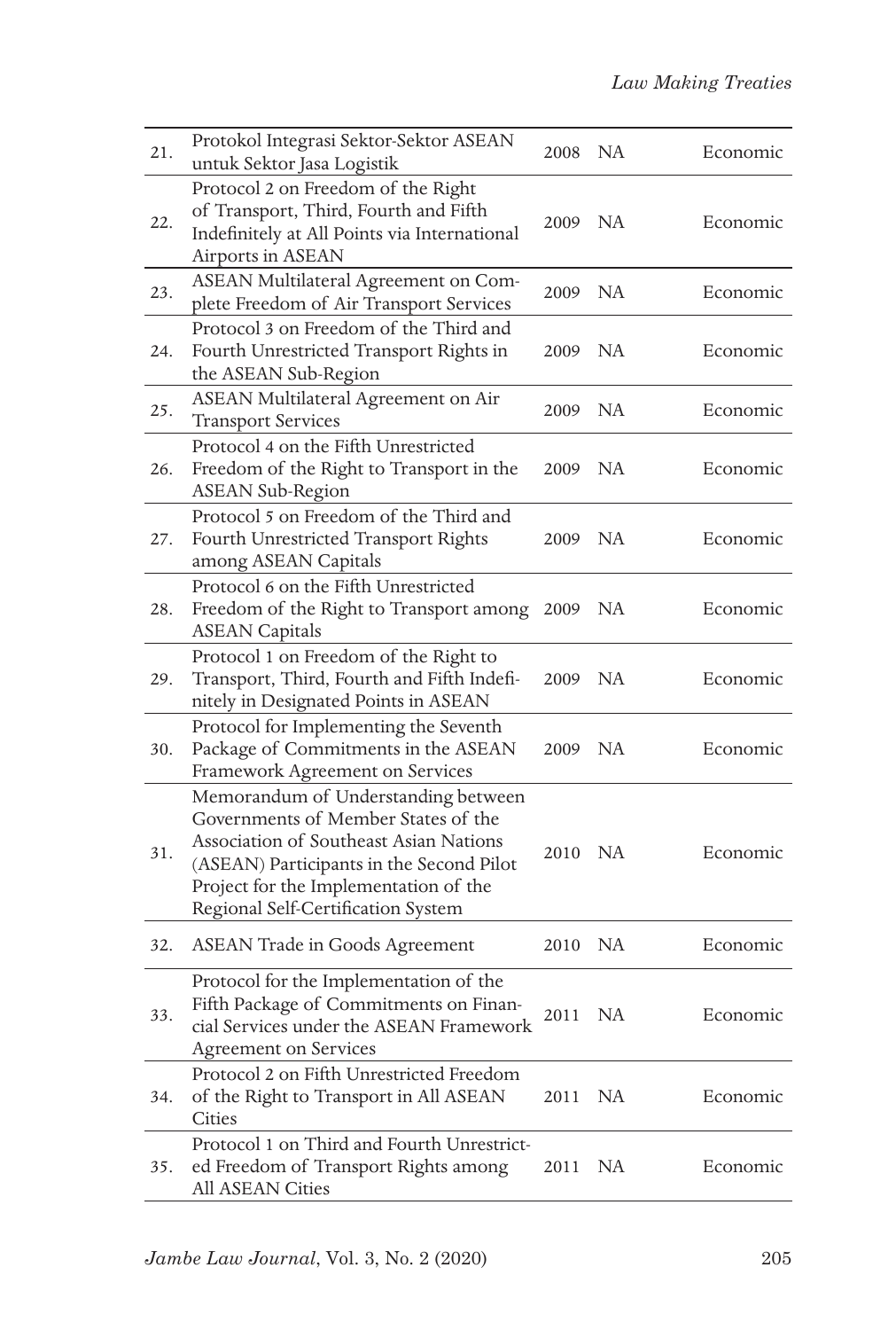| 36. | ASEAN Multilateral Agreement on Full<br>Freedom of Air Transport Passengers                                                                                                                                                    | 2011    | <b>NA</b> | Economic                    |
|-----|--------------------------------------------------------------------------------------------------------------------------------------------------------------------------------------------------------------------------------|---------|-----------|-----------------------------|
| 37. | Second Protocol to Amend the Agreement<br>on Trade in Goods in the Framework<br>Agreement on Comprehensive Economic<br>Cooperation between the Association of<br>Southeast Asian Nations and the People's<br>Republic of China | 2011 NA |           | Economic                    |
| 38. | Protocol on Implementation of the Eighth<br>Package Commitments to the Framework<br><b>Agreement on Services</b>                                                                                                               | 2011    | NA        | Economic                    |
| 39. | Protocol 2 on the Fifth Unrestricted<br>Freedom of the Right to Transport in the<br><b>ASEAN Sub-Region</b>                                                                                                                    | 2011    | NA        | Economic                    |
| 40. | Protocol 1 on Third and Fourth Unre-<br>stricted Freedom of Transport Rights in<br>the ASEAN Sub-Region                                                                                                                        | 2011    | NA        | Economic                    |
| 41. | Protocol 1 concerning Third and Fourth<br>Unrestricted Freedom of Transport Rights<br>between All Points in the Contracting<br>Parties                                                                                         | 2012    | NA        | Economic                    |
| 42. | Third Protocol to Amend the Treaty of<br>Friendship and Cooperation in Southeast<br>Asia                                                                                                                                       | 2012    | NA        | Politic                     |
| 43. | Protocol for Implementing the Sixth Pack-<br>age of Air Transport Services Commit-<br>ments in the ASEAN Framework Agree-<br>ment on Services                                                                                  | 2012    | NA        | Economic                    |
| 44. | <b>ASEAN Comprehensive Investment</b><br>Agreement                                                                                                                                                                             | 2012    | <b>NA</b> | Economic                    |
| 45. | Memorandum of Understanding between<br>the Member Governments of the Associa-<br>tion of Southeast Asian Nations (ASEAN)<br>on the Second Pilot Project for the Imple-<br>mentation of a Self-Regional Certification<br>System | 2013    | NA        | Economic                    |
| 46. | Approval of the Establishment of the<br>ASEAN + 3 Macro Economic Research<br>Office (AMRO)                                                                                                                                     | 2014    | NA        | Economic                    |
| 47. | ASEAN Approval in the Customs sector                                                                                                                                                                                           | 2014    | NA        | Economic                    |
| 48. | Agreement on the Establishment of an<br>ASEAN Coordinating Center for Humani-<br>tarian Assistance in Disaster Management                                                                                                      | 2014    | NA        | Disaster<br>Manage-<br>ment |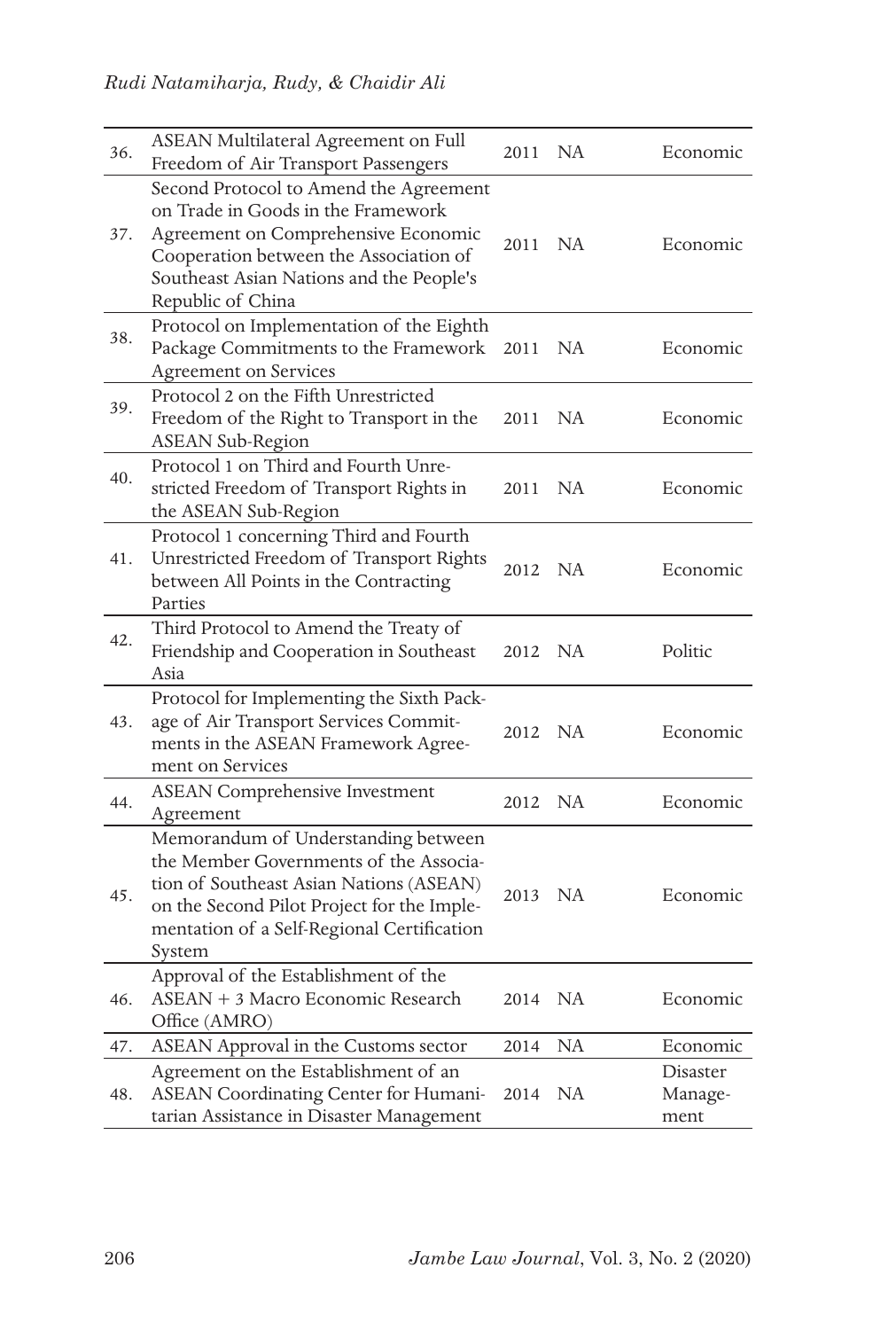| 49. | The Framework of Agreement on Partner-<br>ship and Comprehensive Cooperation<br>between the European Community and its 2014<br>Member States, on the One Party, and the<br>Republic of Indonesia on the Other |         | NA.       | Politic         |
|-----|---------------------------------------------------------------------------------------------------------------------------------------------------------------------------------------------------------------|---------|-----------|-----------------|
| 50. | Protocol for the Implementation of the<br>Sixth Package of Commitments on<br>Financial Services within the framework<br>of the ASEAN Framework Agreement on<br>Services                                       | 2015    | NA.       | Economic        |
| 51. | Protocol 7 Customs Transit System                                                                                                                                                                             | 2015    | <b>NA</b> | Economic        |
| 52. | <b>ASEAN Agreement on Medical Device</b><br>Directive                                                                                                                                                         | 2015    | NA        | Health          |
| 53. | Protocol to Amend the ASEAN Compre-<br>hensive Investment Agreement                                                                                                                                           | 2016    | NA        | Economic        |
| 54. | Protocol for Implementing the Eighth<br>Package of Commitments to Air Trans-<br>port Services in the ASEAN Framework<br><b>Agreement on Services</b>                                                          | 2016 NA |           | Economic        |
| 55. | ASEAN Agreement on the Natural Move-<br>ment of People                                                                                                                                                        | 2016    | NA        | Human<br>Rights |
| 56. | Second Protocol to Amend the ASEAN<br>Comprehensive Investment Agreement                                                                                                                                      | 2017    | <b>NA</b> | Economic        |
| 57. | ASEAN Convention Against Trafficking in<br>Persons, Especially Women and Children                                                                                                                             | 2017    | NA        | Human<br>Rights |
| 58. | Legal Framework Protocol to Implement<br><b>ASEAN Single Window</b>                                                                                                                                           | 2017    | <b>NA</b> | Economic        |
| 59. | Protocol to the ASEAN Charter on Dis-<br>pute Resolution Mechanisms                                                                                                                                           | 2017    | NA        | Law             |
| 60. | Agreement on Immunity and Immunity<br>from the Association of Southeast Asian<br>Nations                                                                                                                      | 2017    | NA        | Law             |
| 61. | Agreement on the Establishment of a Re-<br>gional Secretariat for the Implementation<br>of ASEAN Mutual Recognition Arrange-<br>ments for Tourism Experts                                                     | 2018    | NA        | Politic         |

It is demonsrated from the mapping on the development of national legislation above (since 1947-2019), that out of 61 (sixty one) international agreements, *Law-Making Treaty* have been ratified by Indonesia. However, there is only one law ratified and adopted to the national laws as an implication of international law taken by the Indonesian government. The product of this legislation is the Law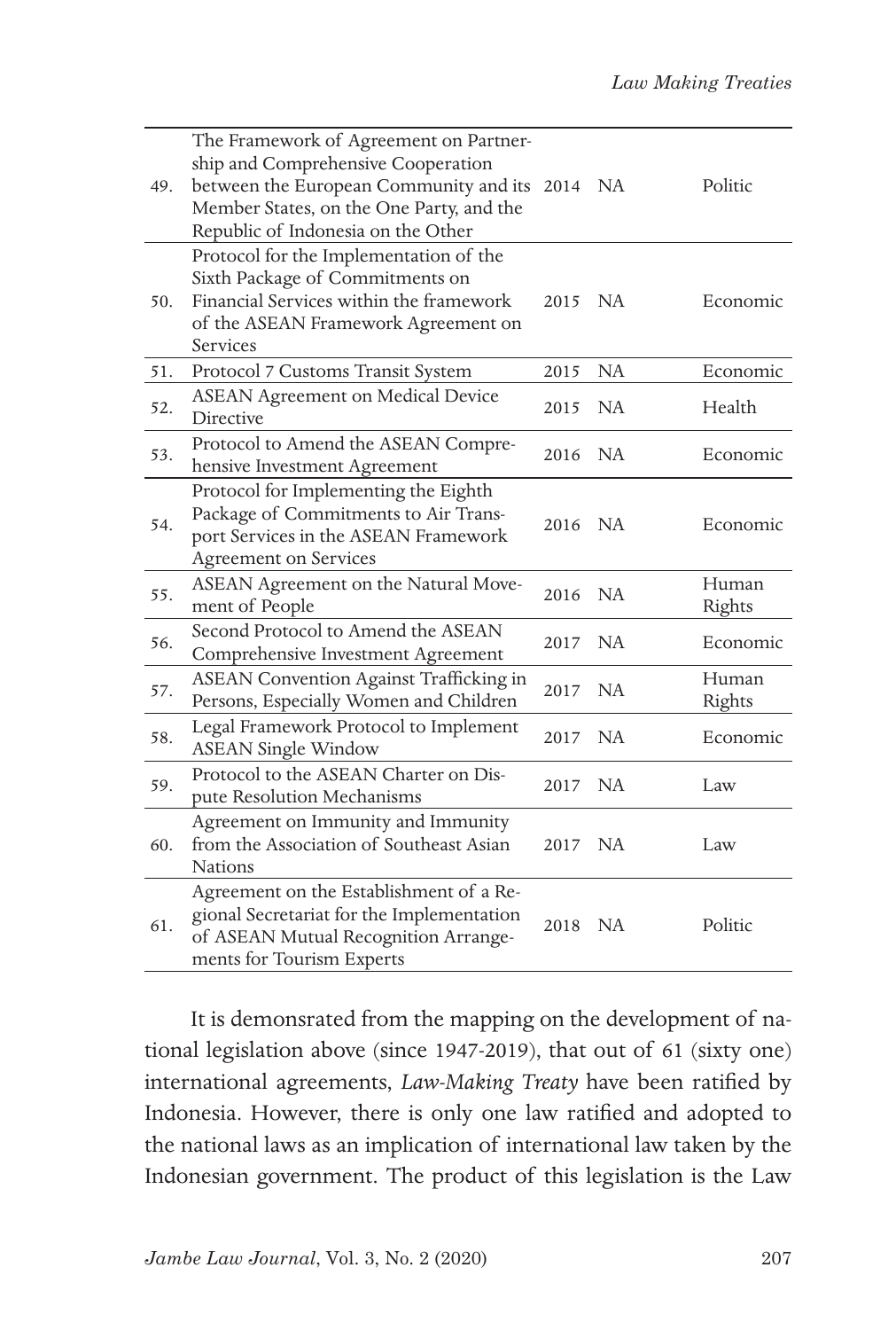Number 32 of 2014 concerning Maritime Law which essentially adopted from the 1982 UNCLOS which was ratified by Indonesia in 1985.

The other 60 (sixty) international agreements are *Law-Making Treaty* characteristic which are not followed up with an organic law. It means that the implementation of the international agreement provisions carried out based on the provisions of the agreement and binding since the ratification was carried out by Indonesia.

In addition, based on data in *Law-Making Treaty* multilateral agreements which have been followed by Indonesia, it was found that these covenants could be classified as follows:

- 42 treaties regulated economic cluster.
- 3 treaties regulated natural resource management cluster.
- 7 treaties regulated political cluster.
- 2 treaties regulated law cluster.
- 2 treaties regulated human rights cluster.
- 3 treaties regulated disaster management cluster.
- 1 treaties regulated health cluster.
- 1 treaties regulated energy cluster.

The implication of international law is taken by the Indonesian government through the formation of organic laws as the implementation of international treaties on its national law. This fact demonstated that Indonesia as one of subject in international community plays active and significant roles in promoting global needs and recognising itself as a party whose subjected under international law.

# **C. Conclusions**

From 1947 to 2019 Indonesia actively get involved in international relations prooving its involvement in 302 international agreements from which international agreements were followed by Indonesia. It can be seen that 61 of them were international agreements that were Law-Making Treaty characteristic. However, from the 61 Law-Making Treaty, Indonesia has only followed up on its application in the 1982 UNCLOS agreement through the Law No. 32 of 2014 con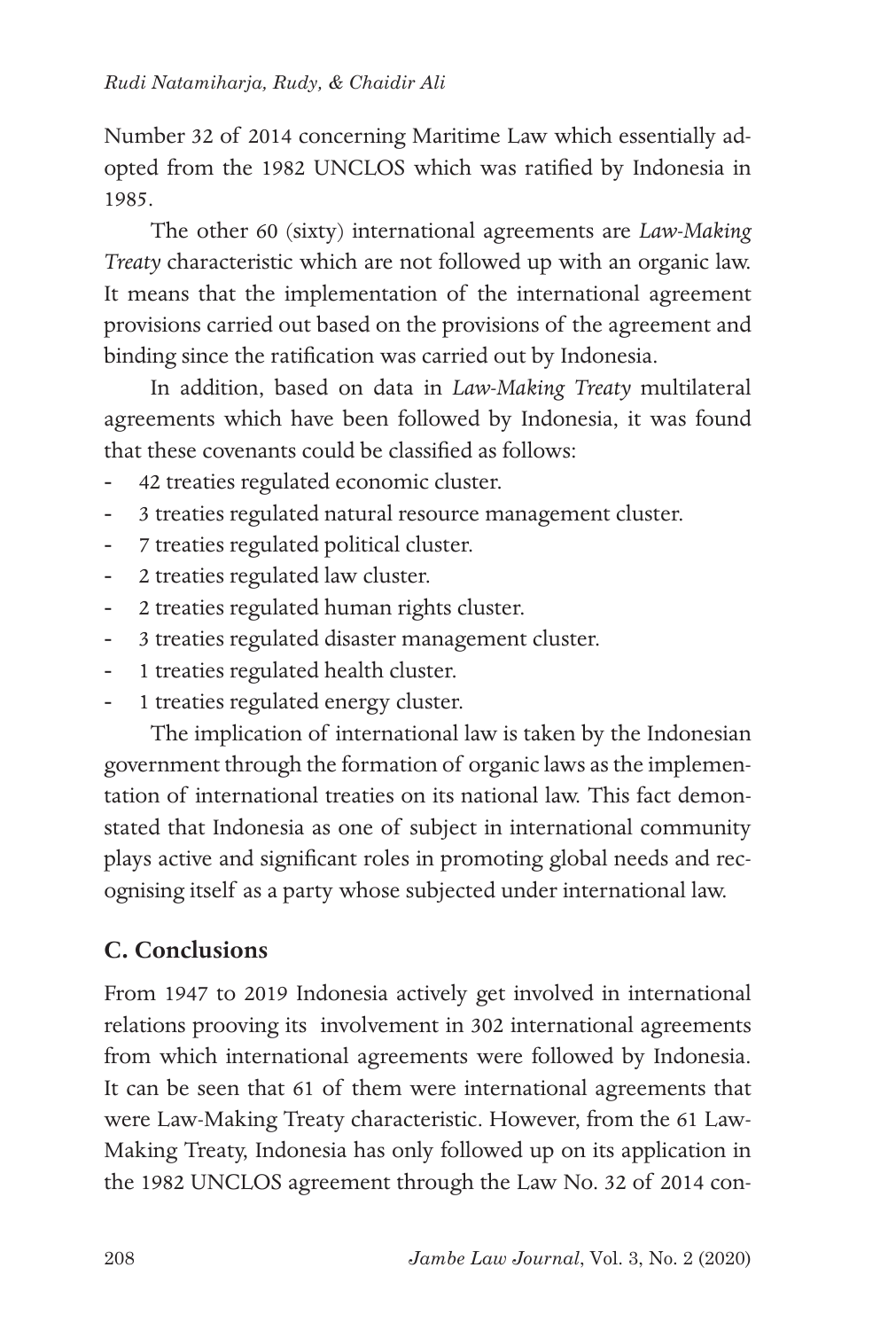cerning Marine. Meanwhile, Indonesia refers only to the provisions of its ratification as long as the other international agreements are concerned. The large number of international treaties in the form of the Law-Making Treaty reveals that Indonesia has been further involved in economic field in international treaties. However, there are still obstacles in the future, when Indonesia is expected to become an initiator in non-economic issues, especially in the fields of human development such as education, health, human rights, and others. It has been an evidence that the goals of the Indonesian rule of law are not only economic prosperity, but also social welfare and world peace. It should be admitted that the process of internalizing international agreements is still lacking. It is supposed that the process of internalizing the values of international law can be done through national laws, particularly in the form of organic laws such as the Law no. 32 of 2014 concerning Maritime Law which is an effort to internalize UNCLOS 1982.

# **Bibliography**

## **Legal Documents**

- Law Number 12 on 2011 concerning the Establishment of Legislation.
- Law Number 24 on 2000 Concerning International Treaties.

Vienna Convention on the Law of Treaties 1969.

### **Book and Journals**

- B. Maryati, "Aspek–Aspek Hukum Perjanjian Internasional Dan Kaitannya Dengan MoU Helsinki", *Jurnal Humaniora: Jurnal Ilmu Sosial, Ekonomi dan Hukum*, Vol. 1 Num. 1, 2017: 30-39.
- Brolmann, Catherine. "Law Making Treaties: Form and Function in International Law". *Nordic Journal of International Law*. Vol. 74, 2005: 383-404.
- Departemen Luar Negeri, "Pelatihan Pembuatan Kontrak Internasional", *Surabaya. (Makalah),* 2002.
- Haljan, David. 2013. *Separating Powers: International Law Before Na-*